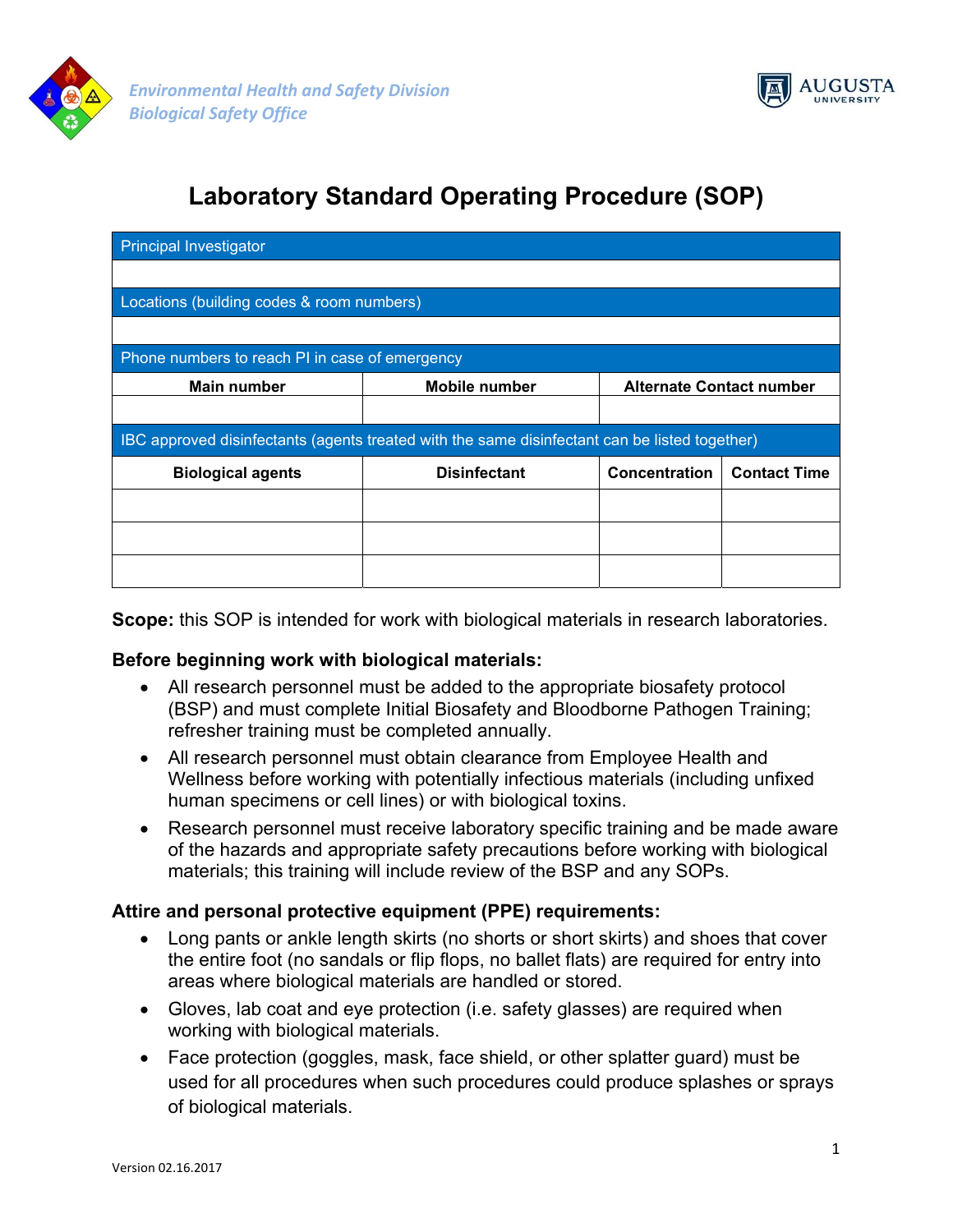



 Additional PPE may be required for high consequence agents or for procedures that pose increased risk of infection; this information should be provided in the BSP or in additional SOPs.

## **General safety procedures:**

- All persons entering the laboratory must be advised of potential hazards.
- Access to the laboratory must be limited to staff, or other persons with permission of the Principal Investigator, when work with biological materials is being conducted.
- Laboratory staff will treat biological materials using Universal Precautions, AS IF potential infectious.
- The laboratory must have a sink for hand washing and adequate supplies must be available (i.e. soap and paper towels).
- The laboratory must have an eyewash and safety shower.
- The eyewash must be flushed at least monthly by research personnel.
- The area around the safety shower and eyewash must be kept clear of obstructions.
- Laboratory doors must be locked when unattended.
- Laboratory furniture and furnishing must be non-porous to allow for disinfection carpeting, cloth chairs are not permitted.
- Spaces between benches, cabinets, and equipment must be kept accessible for cleaning.
- Absorbent material such as cardboard boxes (other than biohazard boxes) must not be placed on the floor
- Laboratory staff will not eat, drink, smoke, handle contact lenses, chew gum, or apply cosmetics in laboratory.
- Food or drink for human consumption or utensils or cups must be stored outside laboratory work area in refrigerators designated for that purpose only.
- Contaminated gloves must be removed immediately and placed in the biohazard waste container for disposal.
- Under NO CIRCUMSTANCES will gloves be reused.
- Laboratory staff must wash hands after handling biological materials, after removing gloves, and before leaving the laboratory.
- Protective clothing must be removed and left in laboratory before going to nonlaboratory areas (cafeteria, library, administrative areas).
- Protective clothing must be either disposed of in laboratory or laundered by institution. (NEVER taken home!)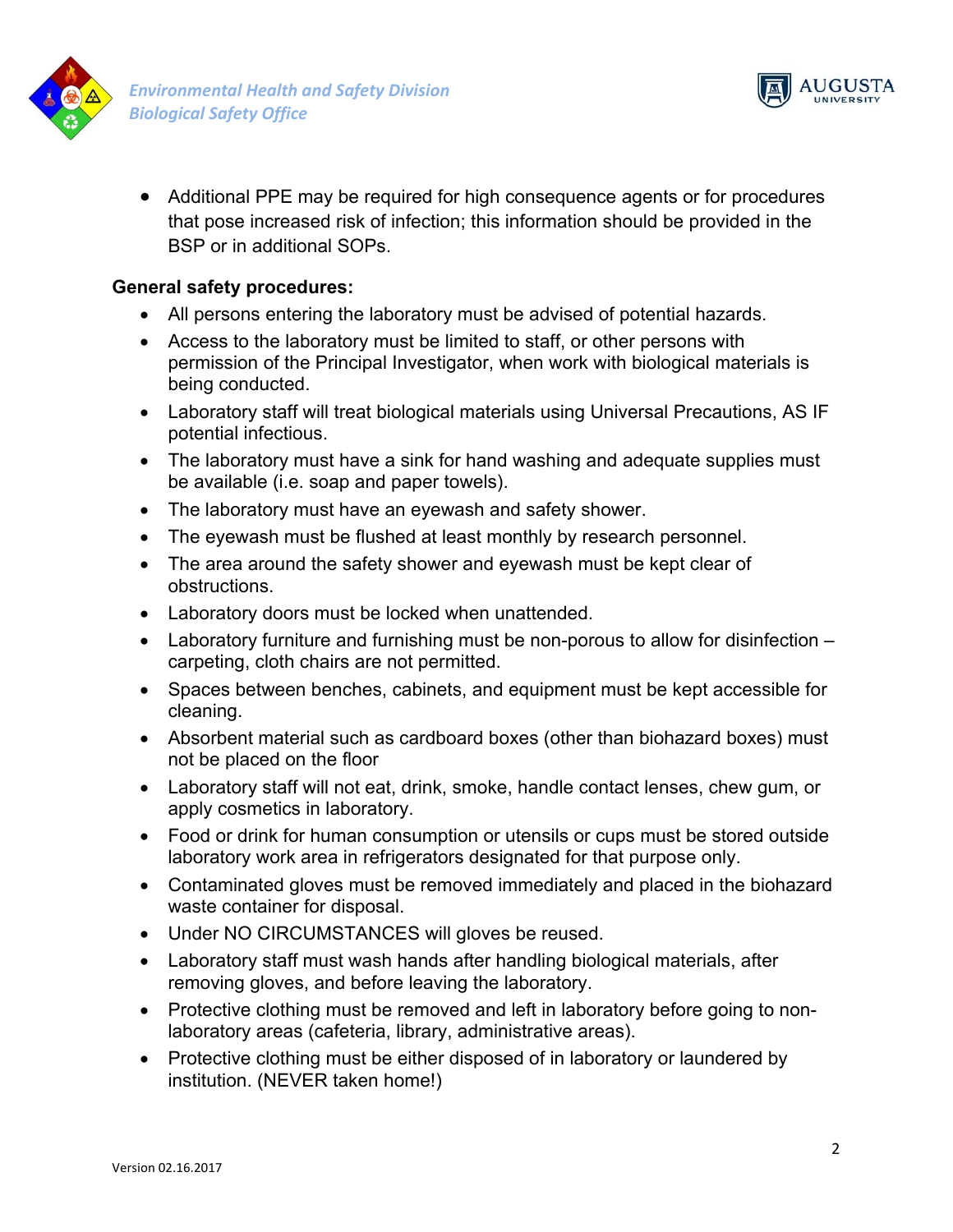



- Only mechanical pipetting devices must be used in the laboratory (no mouth pipetting).
- All procedures must be performed in a manner that minimizes creation of splashes or aerosols.

# **Biosafety cabinets (BSCs):**

- A Biosafety Cabinet must be used for all procedures with potential for creating infectious aerosols or splashes, or whenever handling high concentrations of potentially infectious materials.
- Refer to the BSP or agent/procedure specific SOPs to determine when use of a BSC is required.
- BSCs must have a current (annual) certification.
- BSCs must not be used until it is recertified after repair or relocation.

### **Centrifugation:**

- Centrifuges used for potentially infectious agents (human specimens or cell lines, viral vectors, bacterial cultures) must have sealed rotor heads or centrifuge safety caps
- Safety caps must be opened only in a BSC.
- If a vial breaks during centrifugation, do not open the centrifuge; call the Biological Safety Office (706-721-2663) for assistance.

### **Decontamination and waste handling:**

- Surfaces
	- $\circ$  Laboratory equipment and surfaces must be decontaminated on a routine basis, after work with infectious materials is finished, and especially after overt spills or splashes of viable material.
	- o Equipment must be decontaminated before removal from the laboratory (for repair maintenance or other purposes).
	- $\circ$  See above for appropriate disinfectant, concentration, and contact time (note: stainless surfaces exposed to bleach will corrode if not rinsed).
- Liquids
	- o All infectious liquids must be decontaminated or disinfected prior to being poured into drain.
	- o Vacuum lines should be protected from contamination by liquid waste via HEPA filter or two flask system.
	- o Vacuum flasks should be emptied and cleaned at least once per week.
	- o Add concentrated bleach to a final concentration of 10% bleach treat for 30 minutes, pour into drain.
- Solids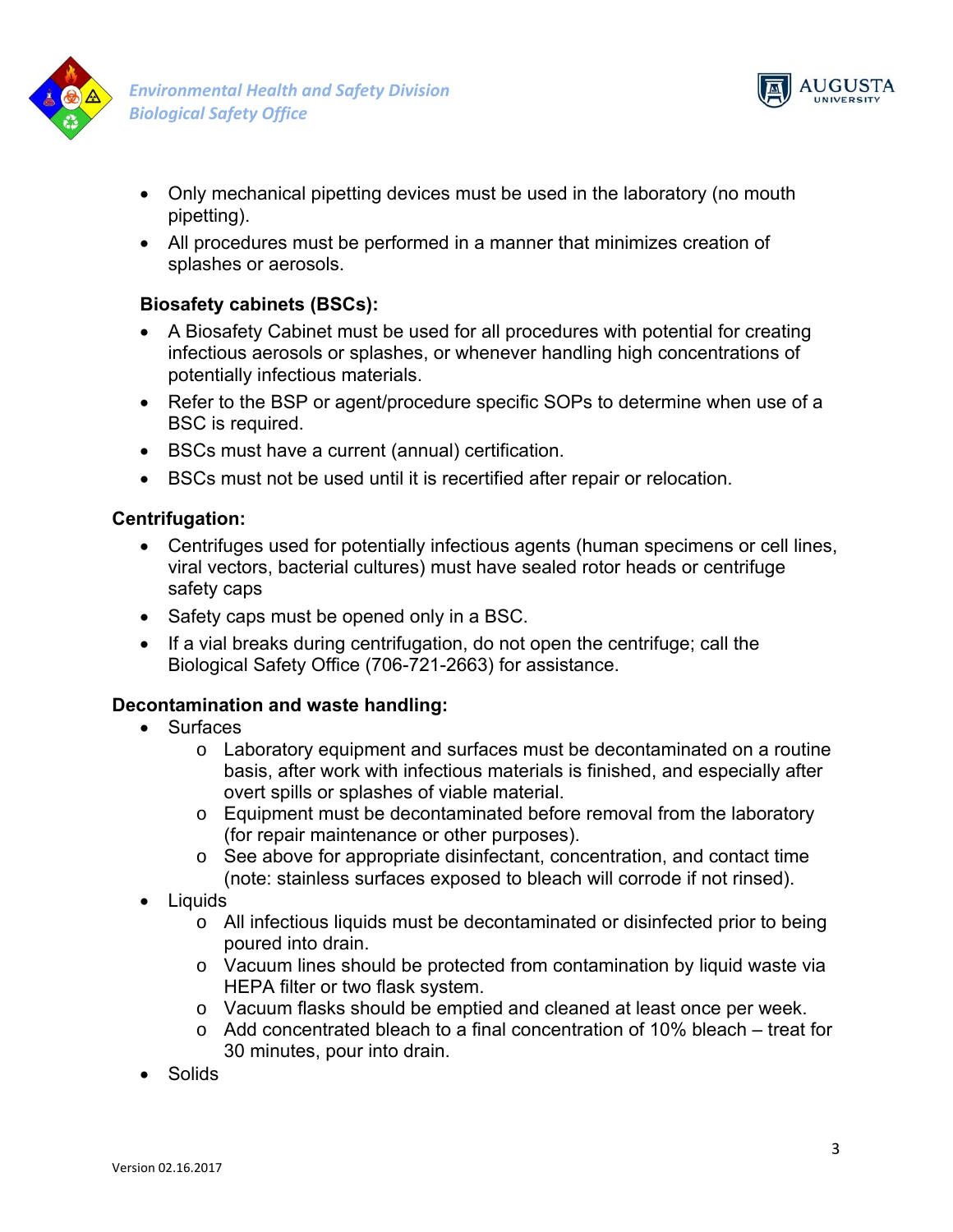



- o All non-liquid contaminated cultures, stocks, plastics and other biologically contaminated waste (i.e. bench pads, gloves, paper towels) must be placed in biohazard containers.
- $\circ$  Solid waste that is not contaminated with biological material (packaging, paper, paper towels from handwashing) should be placed in a nonhazardous waste container (regular trash can).
- o Do not overfill biohazard boxes Environmental Services will remove when they are 2/3 full.
- o If waste containers are close to full and have not been removed, call 1- 2434 to request new containers.
- Sharps
	- o Reusable sharps should be stored in hard walled containers when not in use.
	- $\circ$  Place disposable sharps in an approved sharps container immediately after use.
	- o Do not overfill sharps Environmental Services will remove when they are 2/3 full.
	- o If waste containers are close to full and have not been removed, call 1- 2434 to request new containers.

# **Biological materials storage procedures:**

- Refrigerators and freezers where biological materials are stored will only be accessible to authorized personnel.
- Locations where biological materials are stored will be marked with biohazard stickers.

# **Animal waste:**

- Soiled cages/bedding and animal carcasses/tissues must be returned to the appropriate animal facility of origin for disposal (cages/bedding or carcasses/tissues should not be placed in laboratory waste containers).
- Animal carcasses may be stored temporarily in a plastic bag in a laboratory freezer; temporary storage must be emptied regularly.

# **Transport of specimens:**

- This SOP is only applicable for transport of samples from one location to another without leaving the campus. Shipping or transport of biological materials to or from an off-campus location (or between campuses, i.e. from Summerville to the Health Sciences Campus) requires specific training – contact the Biological Safety Office for more information.
- Samples must be placed in a leak proof, puncture proof outer container for transport (i.e. a Rubbermaid type container)
- Outer container must be labeled with contact information and a biohazard sticker.